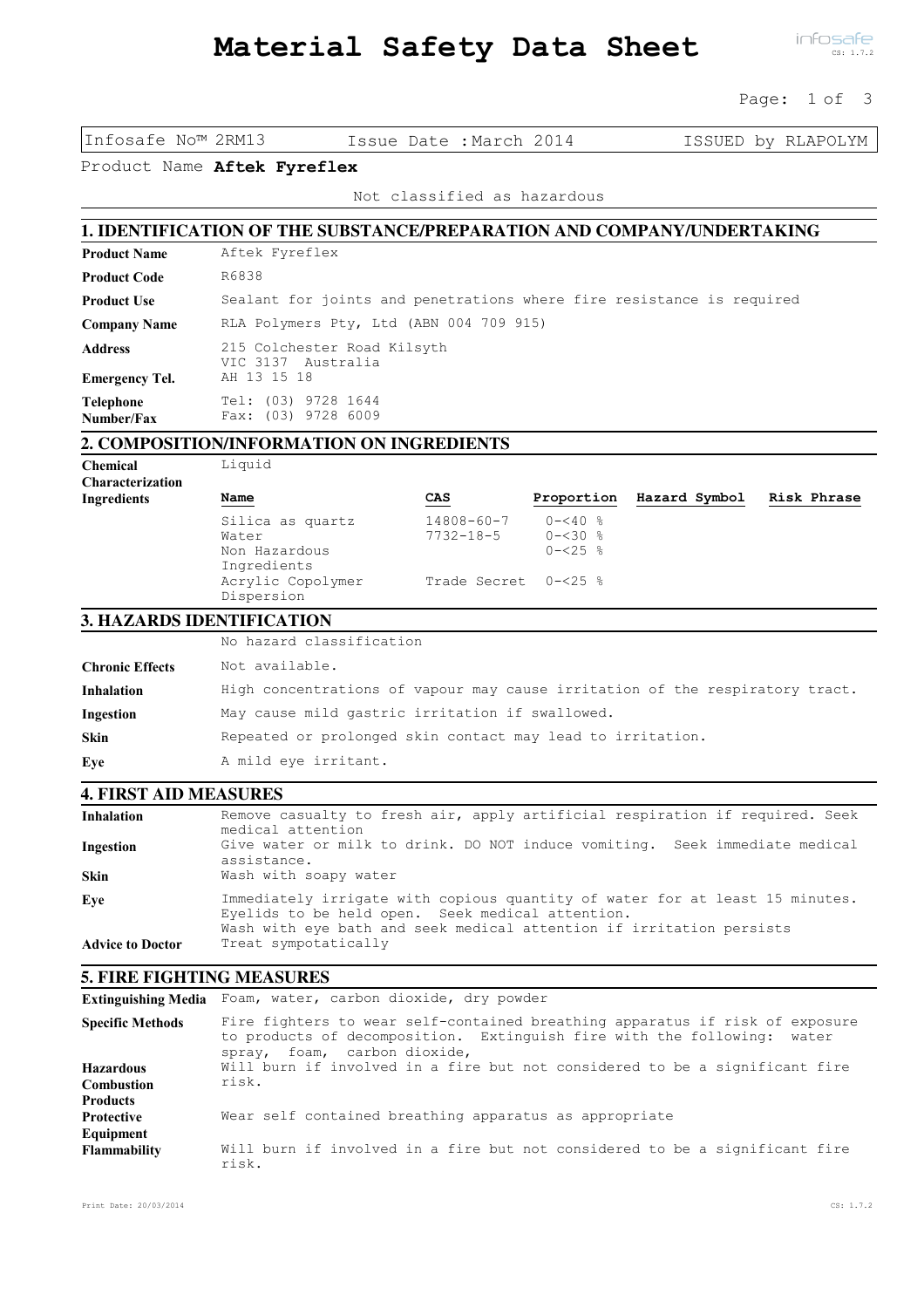#### Page: 2 of 3

Infosafe No™ 2RM13 Issue Date :March 2014 ISSUED by RLAPOLYM

#### Product Name Aftek Fyreflex

Not classified as hazardous

#### **6. ACCIDENTAL RELEASE MEASURES**

Spills & Disposal

Contain using sand and earth - prevent runoff into drains and waterways. Slippery when spilt. Avoid accidents, clean up immediately. Collect and seal in properly labelled drums for disposal. In the event of a small spill: Scrape up. Observe local regulations.

### **7. HANDLING AND STORAGE**

Storage Store in cool place and out of direct sunlight.

#### **8. EXPOSURE CONTROLS/PERSONAL PROTECTION**

| <b>National Exposure</b> | No exposure standards have been assigned to this product |
|--------------------------|----------------------------------------------------------|
| <b>Standards</b>         |                                                          |
| <b>Eye Protection</b>    | Safety glasses.                                          |
| <b>Hand Protection</b>   | PVC, neoprene or nitrile rubber gloves.                  |
| Footwear                 | No special precautions required.                         |
| <b>Body Protection</b>   | Overalls or similar protective apparel.                  |

#### **9. PHYSICAL AND CHEMICAL PROPERTIES**

| Appearance                           | Off white or coloured paste                                                          |
|--------------------------------------|--------------------------------------------------------------------------------------|
| Odour                                | Mild                                                                                 |
| <b>Melting Point</b>                 | Not applicable.                                                                      |
| <b>Boiling Point</b>                 | Not available.                                                                       |
| <b>Solubility in Water</b>           | Soluble                                                                              |
| <b>Specific Gravity</b><br>$(H2O=1)$ | ~1.6                                                                                 |
| pH Value                             | $7 - 9$                                                                              |
| <b>Vapour Pressure</b>               | Not available.                                                                       |
| <b>Flammability</b>                  | Will burn if involved in a fire but not considered to be a significant fire<br>risk. |

## **10. STABILITY AND REACTIVITY**

Stable under normal conditions In common with all organic compounds this product will emit carbon monoxide, carbon dioxide, smoke and soot predominately. Hazardous Decomposition Products

## **11. TOXICOLOGICAL INFORMATION**

| High concentrations of vapour may cause irritation of the respiratory tract. |
|------------------------------------------------------------------------------|
| May cause mild gastric irritation if swallowed.                              |
| Repeated or prolonged skin contact may lead to irritation.                   |
| A mild eye irritant.                                                         |
| Not available.                                                               |
|                                                                              |

## **12. ECOLOGICAL INFORMATION**

### **13. DISPOSAL CONSIDERATIONS**

Waste Disposal Refer to State Land Waste Management Authority. (Victoria:MMBW (03)615 6099) Other Information Observe local regulations.

## **14. TRANSPORT INFORMATION**